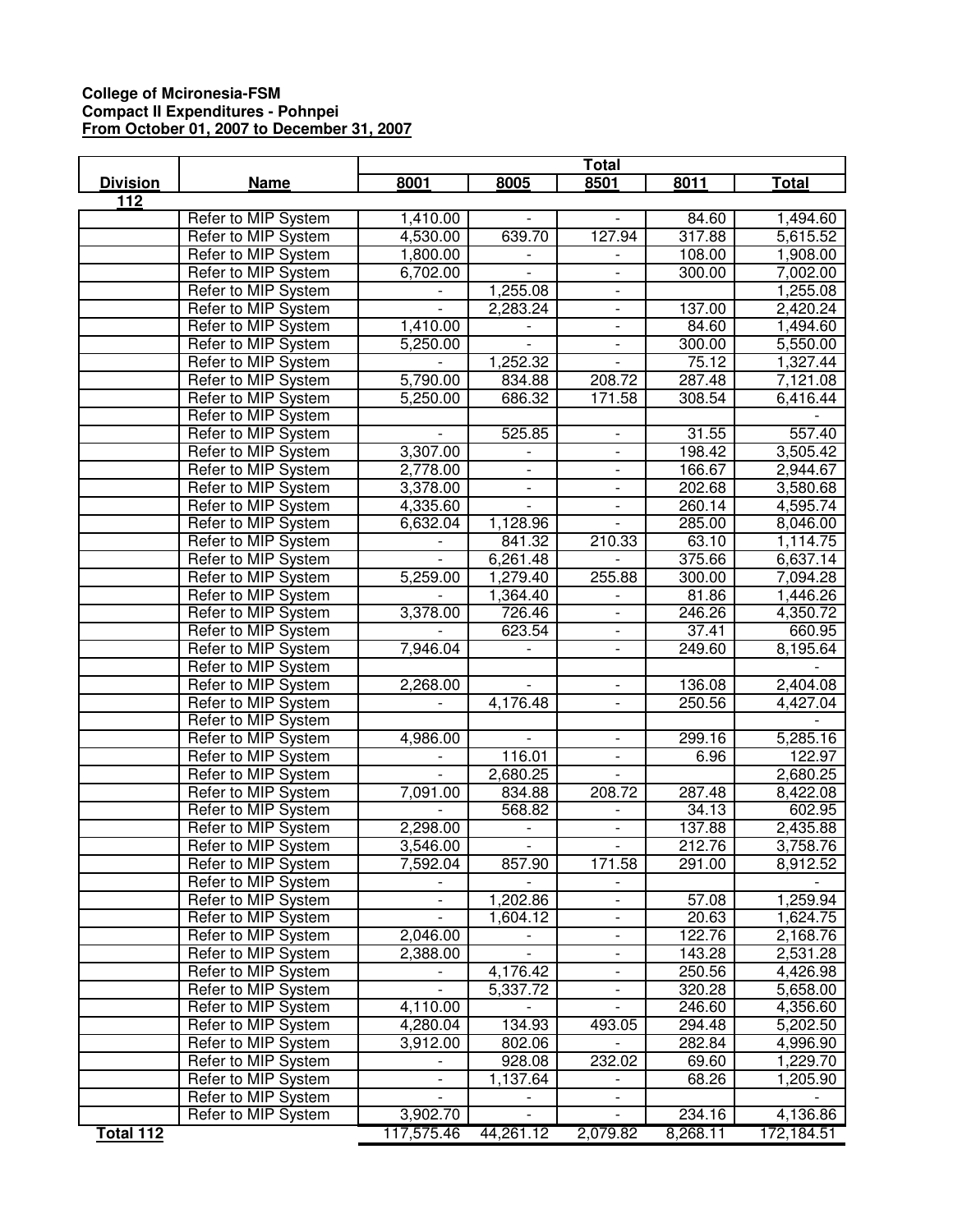| 114                |                     |                          |                          |                          |          |            |
|--------------------|---------------------|--------------------------|--------------------------|--------------------------|----------|------------|
|                    | Refer to MIP System |                          | 671.25                   | $\overline{a}$           | 40.29    | 711.54     |
|                    | Refer to MIP System | 1,158.00                 |                          | -                        | 69.48    | 1,227.48   |
|                    | Refer to MIP System |                          | 80.00                    | $\overline{\phantom{0}}$ | 4.80     | 84.80      |
|                    | Refer to MIP System | 2,796.00                 |                          | $\overline{\phantom{0}}$ | 167.76   | 2,963.76   |
|                    | Refer to MIP System |                          | 1,061.25                 | $\overline{\phantom{0}}$ | 63.68    | 1,124.93   |
|                    | Refer to MIP System | 1,890.00                 |                          | $\overline{\phantom{a}}$ | 113.40   | 2,003.40   |
|                    | Refer to MIP System |                          | 1,456.25                 | $\overline{\phantom{0}}$ | 87.38    | 1,543.63   |
|                    | Refer to MIP System |                          | 110.00                   | $\overline{\phantom{a}}$ | 6.60     | 116.60     |
|                    | Refer to MIP System | 3,564.00                 |                          | $\overline{\phantom{a}}$ | 213.84   | 3,777.84   |
|                    | Refer to MIP System | 1,136.80                 | $\overline{\phantom{0}}$ | -                        | 68.21    | 1,205.01   |
|                    | Refer to MIP System |                          |                          |                          |          |            |
|                    | Refer to MIP System | $\overline{\phantom{0}}$ | 372.50                   | $\overline{\phantom{0}}$ | 22.36    | 394.86     |
|                    | Refer to MIP System | 1,158.00                 |                          | -                        | 69.48    | 1,227.48   |
|                    | Refer to MIP System |                          |                          |                          |          |            |
|                    | Refer to MIP System | 3,396.00                 |                          | -                        | 203.76   | 3,599.76   |
|                    | Refer to MIP System | 3,234.00                 |                          |                          | 194.04   | 3,428.04   |
|                    | Refer to MIP System |                          |                          |                          |          |            |
|                    | Refer to MIP System | 3,396.00                 |                          |                          | 203.76   | 3,599.76   |
| Total 114          |                     | 21,728.80                | 3,751.25                 | $\overline{\phantom{0}}$ | 1,528.84 | 27,008.89  |
| <b>Grand Total</b> |                     | 139,304.26               | 48,012.37                | 2,079.82                 | 9,796.95 | 199,193.40 |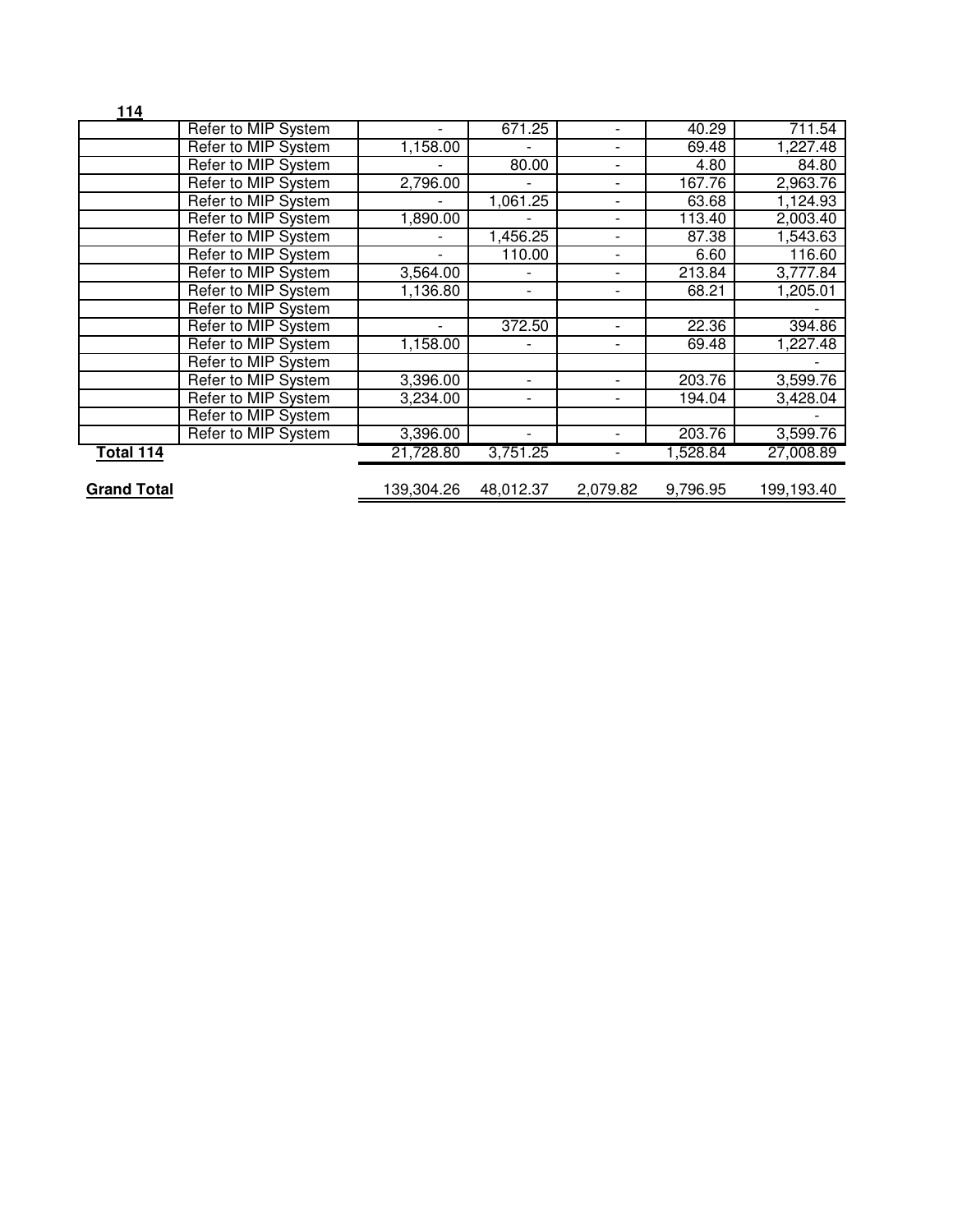## **College of Mcironesia-FSM Compact II Expenditures - Pohnpei From January 01, 2008 to March 31, 2008**

|                  |                     | <b>Total</b>             |                          |                          |          |              |
|------------------|---------------------|--------------------------|--------------------------|--------------------------|----------|--------------|
| <b>Division</b>  | <b>Name</b>         | 8001                     | 8005                     | 8501                     | 8011     | <b>Total</b> |
| $\overline{112}$ |                     |                          |                          |                          |          |              |
|                  | Refer to MIP System | 1,669.00                 |                          | $\blacksquare$           | 100.14   | 1,769.14     |
|                  | Refer to MIP System | 5,285.00                 | 664.58                   | $\overline{\phantom{a}}$ | 356.97   | 6,306.55     |
|                  | Refer to MIP System | 2,100.00                 |                          | $\overline{\phantom{a}}$ | 126.00   | 2,226.00     |
|                  | Refer to MIP System | 7,819.00                 | 196.92                   | $\overline{\phantom{a}}$ | 360.00   | 8,375.92     |
|                  | Refer to MIP System |                          | 986.10                   | $\overline{\phantom{a}}$ | 59.17    | 1,045.27     |
|                  | Refer to MIP System |                          |                          | $\qquad \qquad -$        |          |              |
|                  | Refer to MIP System | 1,645.00                 | $\overline{\phantom{a}}$ | $\overline{\phantom{a}}$ | 98.70    | 1,743.70     |
|                  | Refer to MIP System | 6,125.00                 |                          |                          | 360.00   | 6,485.00     |
|                  | Refer to MIP System |                          | $\overline{\phantom{a}}$ |                          |          |              |
|                  | Refer to MIP System | 2,203.40                 | $\overline{\phantom{a}}$ |                          | 132.20   | 2,335.60     |
|                  | Refer to MIP System | 6,257.00                 |                          |                          | 360.00   | 6,617.00     |
|                  | Refer to MIP System |                          | 279.36                   |                          | 16.76    | 296.12       |
|                  | Refer to MIP System | $\overline{a}$           | 546.29                   | $\overline{\phantom{0}}$ | 32.78    | 579.07       |
|                  | Refer to MIP System | 3,752.00                 | 493.05                   | $\overline{\phantom{0}}$ | 254.70   | 4,499.75     |
|                  | Refer to MIP System | 3,241.00                 |                          | $\overline{\phantom{a}}$ | 194.46   | 3,435.46     |
|                  | Refer to MIP System | 563.00                   |                          | $\overline{\phantom{a}}$ | 33.78    | 596.78       |
|                  | Refer to MIP System | 4,795.00                 | 1,260.30                 | $\overline{\phantom{a}}$ | 333.00   | 6,388.30     |
|                  | Refer to MIP System | 7,931.18                 | 1,774.08                 | $\overline{\phantom{a}}$ | 330.00   | 10,035.26    |
|                  | Refer to MIP System |                          | 1,092.59                 |                          | 65.56    | 1,158.15     |
|                  | Refer to MIP System | $\overline{a}$           | 5,420.80                 | $\overline{\phantom{a}}$ | 300.00   | 5,720.80     |
|                  | Refer to MIP System | 6,371.10                 | 725.00                   |                          | 350.33   | 7,446.43     |
|                  | Refer to MIP System |                          | 1,608.18                 |                          | 96.49    | 1,704.67     |
|                  | Refer to MIP System | 3,941.00                 | 570.91                   |                          | 270.71   | 4,782.62     |
|                  | Refer to MIP System |                          | 493.05                   |                          |          | 493.05       |
|                  | Refer to MIP System | 9,270.38                 |                          |                          | 360.00   | 9,630.38     |
|                  | Refer to MIP System | 1,632.70                 | $\overline{\phantom{a}}$ | $\blacksquare$           | 97.96    | 1,730.66     |
|                  | Refer to MIP System | 2,646.00                 | $\blacksquare$           | $\overline{\phantom{a}}$ | 158.76   | 2,804.76     |
|                  | Refer to MIP System |                          | 3,013.07                 | $\overline{\phantom{a}}$ | 180.79   | 3,193.86     |
|                  | Refer to MIP System | $\overline{a}$           | 127.94                   | $\overline{\phantom{a}}$ | 7.68     | 135.62       |
|                  | Refer to MIP System | 5,817.00                 |                          | $\overline{\phantom{a}}$ | 349.02   | 6,166.02     |
|                  | Refer to MIP System |                          |                          | $\overline{\phantom{a}}$ |          |              |
|                  | Refer to MIP System | $\overline{a}$           | $\overline{\phantom{a}}$ | $\blacksquare$           |          |              |
|                  | Refer to MIP System | 6,078.00                 | $\overline{\phantom{a}}$ | (208.72)                 | 360.00   | 6,229.28     |
|                  | Refer to MIP System |                          |                          | 208.72                   |          | 208.72       |
|                  | Refer to MIP System | 2,681.00                 |                          |                          | 160.86   | 2,841.86     |
|                  | Refer to MIP System | 4,308.00                 | $\overline{\phantom{a}}$ |                          | 258.48   | 4,566.48     |
|                  | Refer to MIP System | 9,181.88                 | 891.25                   |                          | 333.00   | 10,406.13    |
|                  | Refer to MIP System | $\overline{a}$           | 493.05                   | $\blacksquare$           | 29.58    | 522.63       |
|                  | Refer to MIP System | $\overline{\phantom{0}}$ |                          | $\overline{\phantom{a}}$ |          |              |
|                  | Refer to MIP System |                          | 1,260.30                 | $\blacksquare$           | 75.62    | 1,335.92     |
|                  | Refer to MIP System | 2,491.40                 |                          | $\overline{\phantom{a}}$ | 149.48   | 2,640.88     |
|                  | Refer to MIP System | 2,786.00                 |                          | $\blacksquare$           | 167.16   | 2,953.16     |
|                  | Refer to MIP System |                          | 3,615.70                 | $\overline{\phantom{a}}$ | 216.93   | 3,832.63     |
|                  | Refer to MIP System |                          | 4,621.10                 | $\overline{\phantom{a}}$ | 277.26   | 4,898.36     |
|                  | Refer to MIP System | 4,795.00                 |                          | $\overline{\phantom{a}}$ | 287.70   | 5,082.70     |
|                  | Refer to MIP System | 5,148.38                 | 801.21                   |                          | 356.98   | 6,306.57     |
|                  | Refer to MIP System | 4,755.40                 | 967.07                   | $\overline{\phantom{a}}$ | 343.35   | 6,065.82     |
|                  | Refer to MIP System |                          | 986.09                   | $\overline{\phantom{a}}$ | 59.17    | 1,045.26     |
|                  | Refer to MIP System |                          | 893.94                   |                          | 53.64    | 947.58       |
|                  | Refer to MIP System | 4,000.00                 |                          |                          |          | 4,000.00     |
|                  | Refer to MIP System | 4,564.00                 |                          | $\blacksquare$           | 273.84   | 4,837.84     |
| <b>Total 112</b> |                     | 133,852.82               | 33,781.93                |                          | 8,789.01 | 176,423.76   |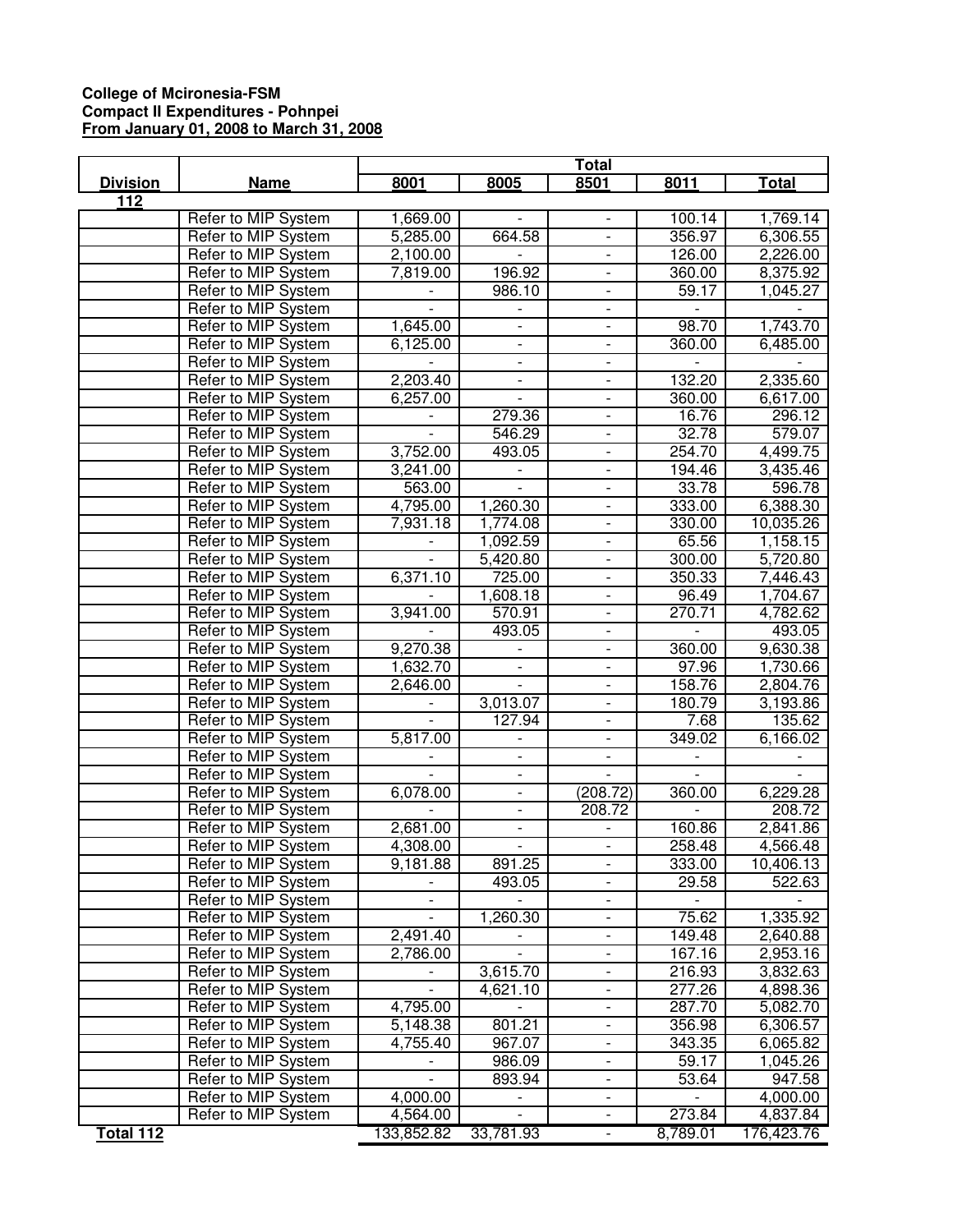| 114                |                     |                          |                          |                          |                          |            |
|--------------------|---------------------|--------------------------|--------------------------|--------------------------|--------------------------|------------|
|                    | Refer to MIP System |                          | 386.65                   |                          | 23.20                    | 409.85     |
|                    | Refer to MIP System | 602.70                   |                          |                          | 36.16                    | 638.86     |
|                    | Refer to MIP System |                          | $\overline{\phantom{a}}$ | $\overline{\phantom{a}}$ | $\overline{\phantom{a}}$ |            |
|                    | Refer to MIP System | 3,262.00                 | -                        |                          | 195.72                   | 3,457.72   |
|                    | Refer to MIP System |                          | $\overline{\phantom{a}}$ |                          |                          |            |
|                    | Refer to MIP System | 2,205.00                 | $\overline{\phantom{a}}$ |                          | 132.30                   | 2,337.30   |
|                    | Refer to MIP System |                          | $\overline{\phantom{0}}$ |                          |                          |            |
|                    | Refer to MIP System |                          | 130.00                   |                          | 7.80                     | 137.80     |
|                    | Refer to MIP System | 4,158.00                 |                          |                          | 249.48                   | 4,407.48   |
|                    | Refer to MIP System | 1,352.49                 | $\overline{\phantom{0}}$ |                          | 81.15                    | 1,433.64   |
|                    | Refer to MIP System |                          | 752.50                   |                          | 45.15                    | 797.65     |
|                    | Refer to MIP System |                          | 129.60                   |                          | 7.78                     | 137.38     |
|                    | Refer to MIP System | 1,341.35                 |                          |                          | 80.48                    | 1,421.83   |
|                    | Refer to MIP System |                          | 269.20                   |                          | 16.16                    | 285.36     |
|                    | Refer to MIP System | 3,962.00                 |                          |                          | 237.72                   | 4,199.72   |
|                    | Refer to MIP System | 4,016.00                 | $\overline{\phantom{0}}$ |                          | 240.96                   | 4,256.96   |
|                    | Refer to MIP System | $\overline{\phantom{0}}$ | 129.20                   |                          | 7.76                     | 136.96     |
|                    | Refer to MIP System | 3,962.00                 |                          |                          | 237.72                   | 4,199.72   |
| Total 114          |                     | 24,861.54                | 1,797.15                 |                          | 1,599.54                 | 28,258.23  |
| <b>Grand Total</b> |                     | 158,714.36               | 35,579.08                |                          | 10,388.55                | 204,681.99 |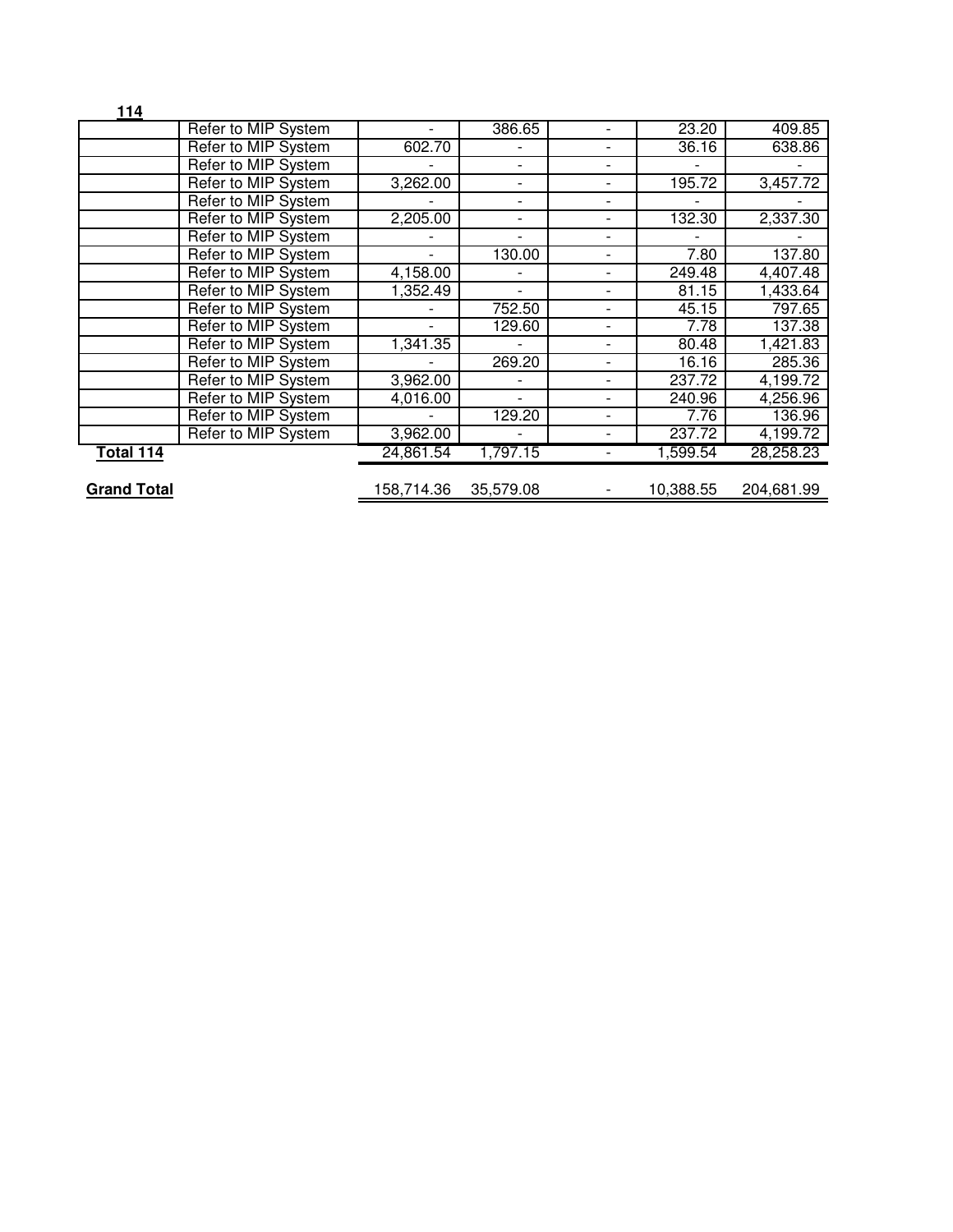## **College of Mcironesia-FSM Compact II Expenditures - Pohnpei From October 01, 2007 to March 31, 2008**

|                 |                     | <b>Total</b> |           |          |           |            |
|-----------------|---------------------|--------------|-----------|----------|-----------|------------|
| <b>Division</b> | <b>Name</b>         | 8001         | 8005      | 8501     | 8011      | Total      |
| 112             |                     |              |           |          |           |            |
|                 | Refer to MIP System | 3,079.00     |           |          | 184.74    | 3,263.74   |
|                 | Refer to MIP System | 9,815.00     | 1,304.28  | 127.94   | 674.85    | 11,922.07  |
|                 | Refer to MIP System | 3,900.00     |           |          | 234.00    | 4,134.00   |
|                 | Refer to MIP System | 14,521.00    | 196.92    |          | 660.00    | 15,377.92  |
|                 | Refer to MIP System |              | 2,241.18  |          | 59.17     | 2,300.35   |
|                 | Refer to MIP System |              | 2,283.24  |          | 137.00    | 2,420.24   |
|                 | Refer to MIP System | 3,055.00     |           |          | 183.30    | 3,238.30   |
|                 | Refer to MIP System | 11,375.00    |           |          | 660.00    | 12,035.00  |
|                 | Refer to MIP System |              | 1,252.32  |          | 75.12     | 1,327.44   |
|                 | Refer to MIP System | 7,993.40     | 834.88    | 208.72   | 419.68    | 9,456.68   |
|                 | Refer to MIP System | 11,507.00    | 686.32    | 171.58   | 668.54    | 13,033.44  |
|                 | Refer to MIP System |              | 279.36    |          | 16.76     | 296.12     |
|                 | Refer to MIP System |              | 1,072.14  |          | 64.33     | 1,136.47   |
|                 | Refer to MIP System | 7,059.00     | 493.05    |          | 453.12    | 8,005.17   |
|                 | Refer to MIP System | 6,019.00     |           |          | 361.13    | 6,380.13   |
|                 | Refer to MIP System | 3,941.00     |           |          | 236.46    | 4,177.46   |
|                 | Refer to MIP System | 9,130.60     | 1,260.30  |          | 593.14    | 10,984.04  |
|                 | Refer to MIP System | 14,563.22    | 2,903.04  |          | 615.00    | 18,081.26  |
|                 | Refer to MIP System |              | 1,933.91  | 210.33   | 128.66    | 2,272.90   |
|                 | Refer to MIP System |              | 11,682.28 |          | 675.66    | 12,357.94  |
|                 | Refer to MIP System | 11,630.10    | 2,004.40  | 255.88   | 650.33    | 14,540.71  |
|                 | Refer to MIP System |              | 2,972.58  |          | 178.35    | 3,150.93   |
|                 | Refer to MIP System | 7,319.00     | 1,297.37  |          | 516.97    | 9,133.34   |
|                 | Refer to MIP System |              | 1,116.59  |          | 37.41     | 1,154.00   |
|                 | Refer to MIP System | 17,216.42    |           |          | 609.60    | 17,826.02  |
|                 | Refer to MIP System | 1,632.70     |           |          | 97.96     | 1,730.66   |
|                 | Refer to MIP System | 4,914.00     |           |          | 294.84    | 5,208.84   |
|                 | Refer to MIP System |              | 7,189.55  |          | 431.35    | 7,620.90   |
|                 | Refer to MIP System |              | 127.94    |          | 7.68      | 135.62     |
|                 | Refer to MIP System | 10,803.00    |           |          | 648.18    | 11,451.18  |
|                 | Refer to MIP System |              | 116.01    |          | 6.96      | 122.97     |
|                 | Refer to MIP System |              | 2,680.25  |          |           | 2,680.25   |
|                 | Refer to MIP System | 13,169.00    | 834.88    |          | 647.48    | 14,651.36  |
|                 | Refer to MIP System |              | 568.82    | 208.72   | 34.13     | 811.67     |
|                 | Refer to MIP System | 4,979.00     |           |          | 298.74    | 5,277.74   |
|                 | Refer to MIP System | 7,854.00     |           |          | 471.24    | 8,325.24   |
|                 | Refer to MIP System | 16,773.92    | 1,749.15  | 171.58   | 624.00    | 19,318.65  |
|                 | Refer to MIP System |              | 493.05    |          | 29.58     | 522.63     |
|                 | Refer to MIP System |              | 1,202.86  |          | 57.08     | 1,259.94   |
|                 | Refer to MIP System |              | 2,864.42  |          | 96.25     | 2,960.67   |
|                 | Refer to MIP System | 4,537.40     |           |          | 272.24    | 4,809.64   |
|                 | Refer to MIP System | 5,174.00     |           |          | 310.44    | 5,484.44   |
|                 | Refer to MIP System |              | 7,792.12  |          | 467.49    | 8,259.61   |
|                 | Refer to MIP System |              | 9,958.82  |          | 597.54    | 10,556.36  |
|                 | Refer to MIP System | 8,905.00     |           |          | 534.30    | 9,439.30   |
|                 | Refer to MIP System | 9,428.42     | 936.14    | 493.05   | 651.46    | 11,509.07  |
|                 | Refer to MIP System | 8,667.40     | 1,769.13  |          | 626.19    | 11,062.72  |
|                 | Refer to MIP System |              | 1,914.17  | 232.02   | 128.77    | 2,274.96   |
|                 | Refer to MIP System |              | 2,031.58  |          | 121.90    | 2,153.48   |
|                 | Refer to MIP System | 4,000.00     |           |          |           | 4,000.00   |
|                 | Refer to MIP System | 8,466.70     |           |          | 508.00    | 8,974.70   |
| Total 112       |                     | 251,428.28   | 78,043.05 | 2,079.82 | 17,057.12 | 348,608.27 |